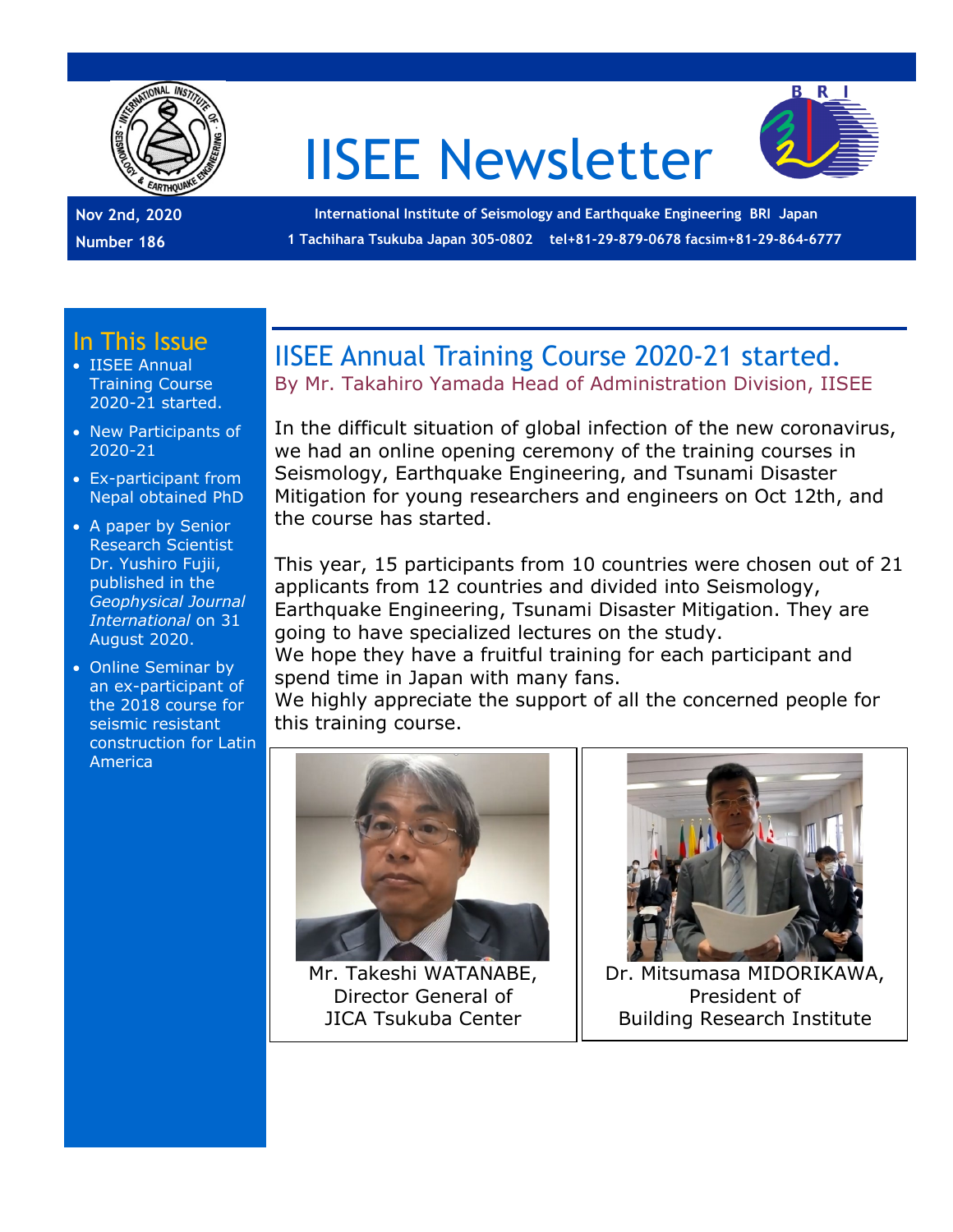## IISEE Net and **Training**

[IISEENET](http://iisee.kenken.go.jp/net/) [IISEE-UNESCO Lecture](http://iisee/lna/)  **[Note](http://iisee/lna/)** [IISEE E-learning](http://iisee/el/) [Synopsis Database](http://iisee/syndb/) [Bulletin Database](http://iisee/bltndb/)



Mr. Masaru SUGAHARA, Director of Disaster Management Policy (DMP) Program, Professor, National Graduate Institute for Policy Studies (GRIPS)



Address by Participant Mr.Mohd Assyarul Bin Saadun From Malaysia, Earthquake Engineering course



Online opening ceremony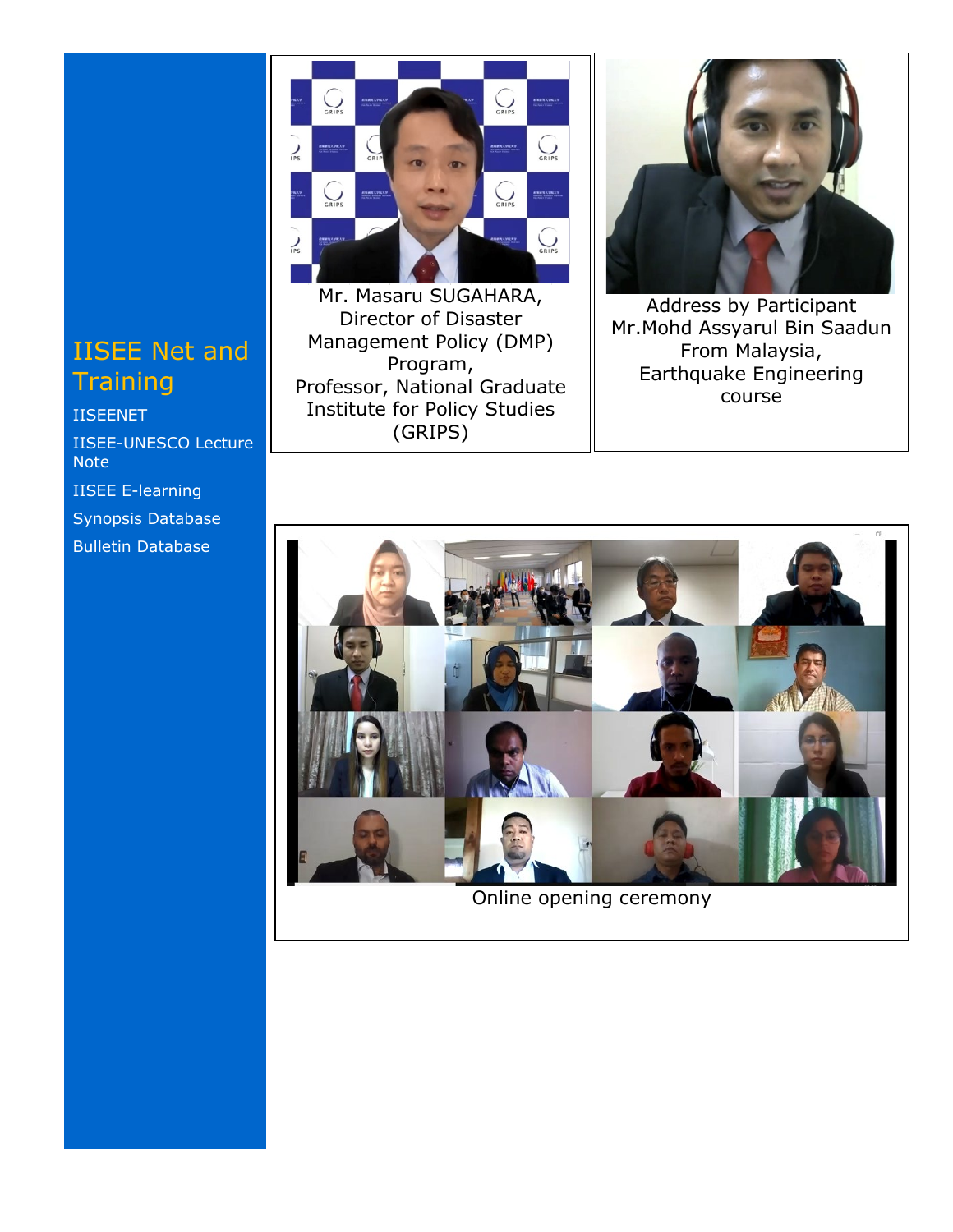## **Earthquakes**

[The 2011 off the Pacific](http://iisee/special2/20110311tohoku.htm)  [coast of Tohoku](http://iisee/special2/20110311tohoku.htm)  [Earthquake](http://iisee/special2/20110311tohoku.htm)

[Reports of Recent](http://iisee/quakes.htm)  **[Earthquakes](http://iisee/quakes.htm)** 

[Utsu Catalog](http://iisee/utsu/index_eng.html)

[Earthquake Catalog](http://iisee/eqcat/Top_page_en.htm)

# New participants of 2020-21

|   | No. Photo                | Country            | Name                                       | Position / Organization                                                                                                                                                                                    |  |  |  |  |
|---|--------------------------|--------------------|--------------------------------------------|------------------------------------------------------------------------------------------------------------------------------------------------------------------------------------------------------------|--|--|--|--|
|   | <b>Seismology course</b> |                    |                                            |                                                                                                                                                                                                            |  |  |  |  |
|   |                          | <b>BHUTAN</b>      | Ms.NEPAL Nityam                            | Geologist<br>Department of geology and Mines<br>Ministry of Economic Affairs                                                                                                                               |  |  |  |  |
| 2 |                          |                    | EL SALVADOR Ms.OLIVAR AMAYA Monica Beatriz | <b>Technical Assistant</b><br>Facultad de Ingenierí a y Arquitectura<br>Universidad de El Salvador                                                                                                         |  |  |  |  |
| 3 |                          |                    | <b>INDONESIA Mr ROSID Abdul</b>            | <b>Senior Seismologist</b><br>Earthquake and Tsunami Center<br>Meteorology Climatology and Geophysics Agency                                                                                               |  |  |  |  |
| 4 |                          |                    | PHILIPPINES Mr OFSTAR Joel                 | <b>Science Research Assistant</b><br>Seismological Observation and Earthquake Prediction<br><b>Division</b><br>Seismic and Tsunami Network Operation<br>Philippine Institute of Volcanology and Seismology |  |  |  |  |
| 5 |                          | <b>TIMOR-LESTE</b> | Mr.DA SILVA ALMEIDA Geovanio<br>Pedro      | Assistant Officer of Seismicity and Earthquake<br><b>Geological Hazard Division</b><br>Instituto Petroleum e Geologia. Instituto Publico<br>(IPG. I.P.)                                                    |  |  |  |  |
| 6 |                          | <b>TONGA</b>       | Mr. PENISONI Mafoa Latu                    | <b>Assistant Geologist</b><br><b>Natural Resources Division</b><br>Ministry of Land & Natural Resources                                                                                                    |  |  |  |  |

|   | <b>Earthquake Engineering course</b> |  |                                            |                                                                                                                                                              |  |  |  |
|---|--------------------------------------|--|--------------------------------------------|--------------------------------------------------------------------------------------------------------------------------------------------------------------|--|--|--|
|   |                                      |  | BANGLADESH Mr.DEY Bidhan Chandra           | Executive Engineer<br>Khulna Zone<br><b>Public Works Department</b>                                                                                          |  |  |  |
| 2 |                                      |  | BANGLADESH Mr. WARAH Md Ibnul              | <b>Research Engineer</b><br>structural engineering and Construction Division<br>Housing and Building research Institute (HBRI)                               |  |  |  |
| 3 |                                      |  | BHUTAN Mr BHATTARAI Yadav Lal              | <b>Deputy Executive Engineer</b><br>Department of Engineering Service<br>Ministry of Work and Human Settlement                                               |  |  |  |
|   |                                      |  | EL SALVADOR Ms. DURAN SARAVIA Susan Ivania | Technician<br>Construction and Urban Development Department<br>Mayors Council and Planning Office of the Metropolitan<br>Area of San Salvador(COAMSS/OPAMSS) |  |  |  |
| 5 |                                      |  | MALAYSIA Mr.Mohd Assyarul Bin Saadun       | <b>Civil Engineer</b><br>Civil & Structural Engineering Branch<br>Structural Rehabilitaion and Conservation Department<br>Public Works Department (JKR)      |  |  |  |
| 6 |                                      |  | MALAYSIA Ms.Syuhaida Binti Suaib           | <b>Civil Engineer</b><br>Civil & Structure Branch<br><b>Structure Division</b><br>Public Works Department (JKR)                                              |  |  |  |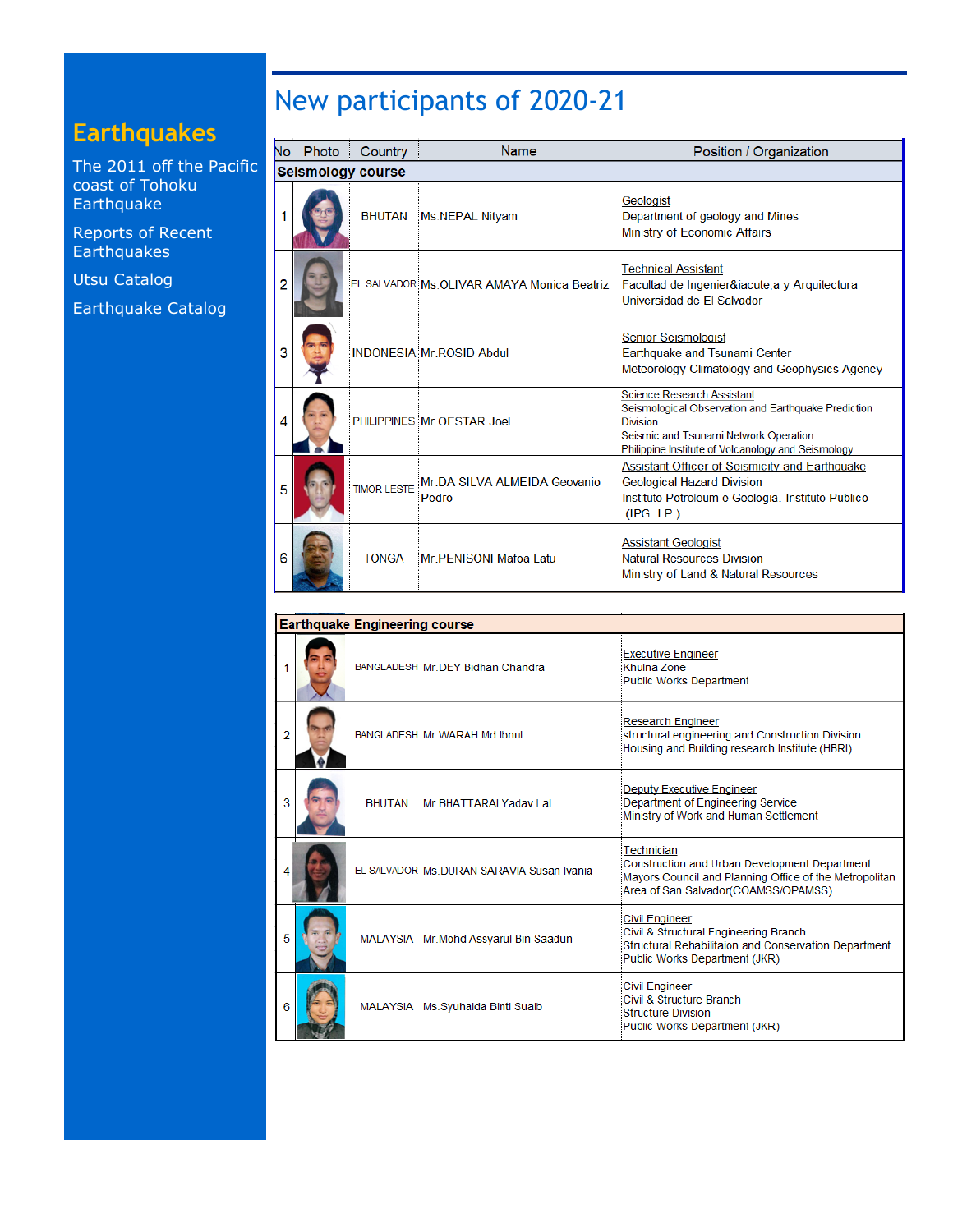|  | <b>Tsunami Disaster Mitigation course</b> |                                   |                                      |                                                                                                                                                                 |  |  |
|--|-------------------------------------------|-----------------------------------|--------------------------------------|-----------------------------------------------------------------------------------------------------------------------------------------------------------------|--|--|
|  |                                           | <b>CHILE</b>                      | Mr. PULIDO IPARRAGUIRRE<br>Geronimo  | collaborating member<br>Coast engineering<br><b>Chilean Association of Port and Coastal Engineering</b>                                                         |  |  |
|  |                                           |                                   | <b>INDONESIA Ms SINKI Kian Purna</b> | Senior Seismologist for Tsunami Early Waring Sub-Division<br>Earthquake and Tsunami Centre<br>Agency for Meteorology<br>Climatology and Geophysics of Indonesia |  |  |
|  |                                           | <b>SOLOMON</b><br><b>ISI ANDS</b> | Mr. TATAPU Carlos                    | <b>Senior Information Officer</b><br><b>Geological Survey Division</b><br><b>Ministry of Mines</b><br><b>Energy and Rural Electrification</b>                   |  |  |

## A paper by Senior Research Scientist Dr. Yushiro Fujii, published in the *Geophysical Journal International* on 31 August 2020.

By Dr. Yushiro Fujii, Senior Research Scientist, IISEE

Senior Research Scientist Dr. Yushiro Fujii published a paper on slip distribution of the 2005 Nias, Indonesia earthquake (Mw 8.6) in the Geophysical Journal International on 31 August 2020. Recent studies enable us to use far-field tsunami data for waveform analyses by applying phase corrections to calculated tsunami waveforms. This paper performed joint inversions of local geodetic data and far-field tsunami waveform data to estimate the slip distribution on the fault of the 2005 Nias earthquake. Please inform Dr. Fujii  $(fuji)$   $@kenken.gov$ ; if you are interested in this work.

Fujii Y., Satake K., Watada S., Ho T.C., 2020. Slip distribution of the 2005 Nias earthquake (Mw 8.6) inferred from geodetic and far-field tsunami data, Geophysical Journal International, 223, 2, 1162–1171, <https://doi.org/10.1093/gji/ggaa384>

## Online Seminar by an ex-participant of the 2018 course for seismic resistant construction for Latin America

By Dr. Toshiaki Yokoi, Senior Fellow

Mr. Francisco Antonio Gomez Hernandez, who completed the " Latin American Earthquake Engineering" course in 2018 and returned to El Salvador, talked about earthquake and tsunami

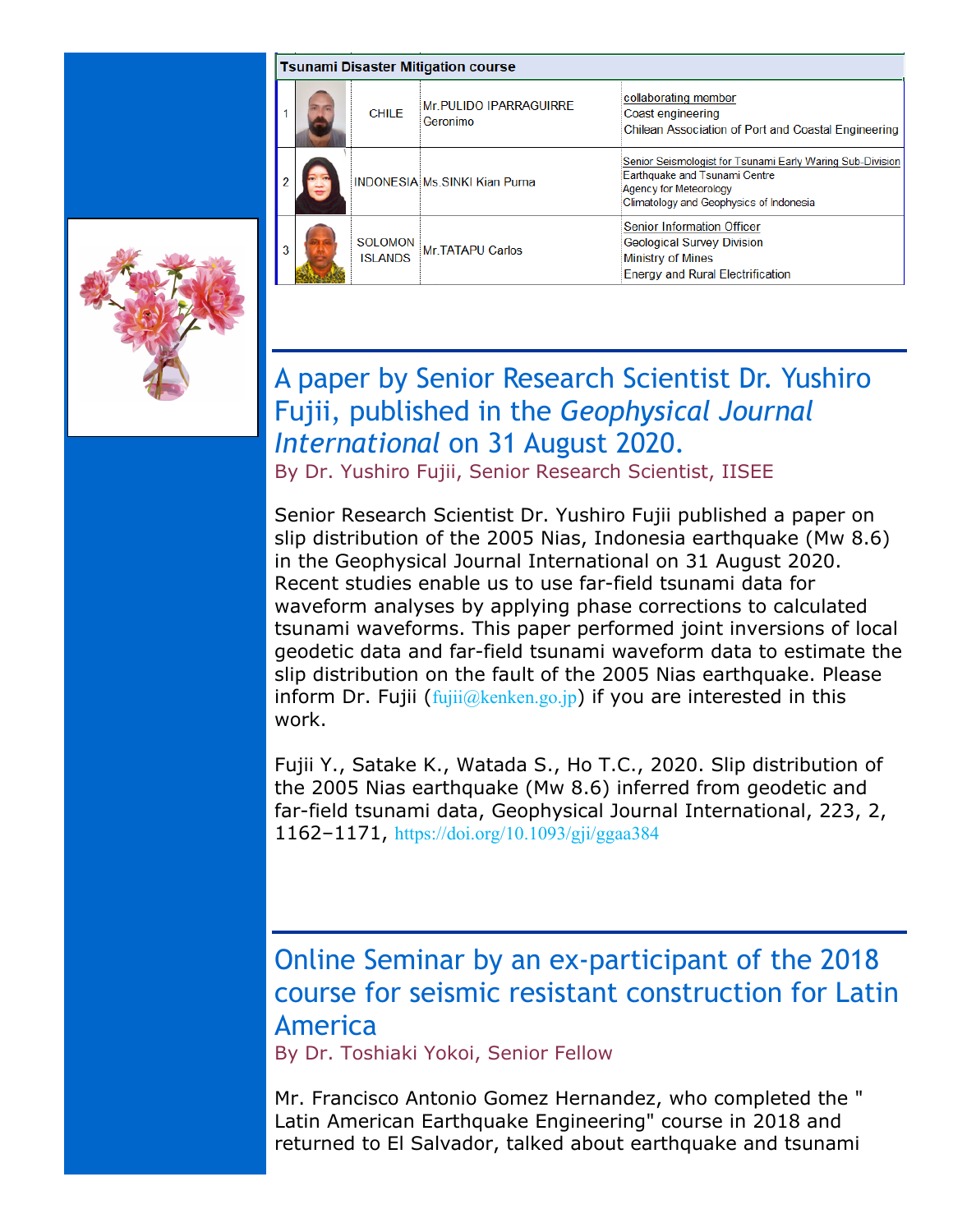#### **Call for Papers**

IISEE Bulletin is now accepting submissions of papers for the seismology, earthquake engineering, and tsunami. Developing countries are targeted, but are not limited.

Your original papers will be reviewed by the editorial members and some experts.

NO submission fee is needed.

Try to challenge!

disaster mitigation measures in Japan at the on-line seminar, "Technology Development" sponsored by the Japan Center of Los Andes University, Colombia on the morning of October 22. (Japan Standard time). We look forward to his greater success in the future.



Mr. Francisco Antonio Gomez Hernandez explains the earthquake and tsunami disaster mitigation measures in Japan

#### **Contact Us**

The IISEE Newsletter is intended to act as a gobetween for IISEE and ex-participants.

We encourage you to contribute a report and an article to this newsletter. Please let us know your current activities in your countries.

We also welcome your co-workers and friends to register our mailing list.

iiseenews@kenken.go.j